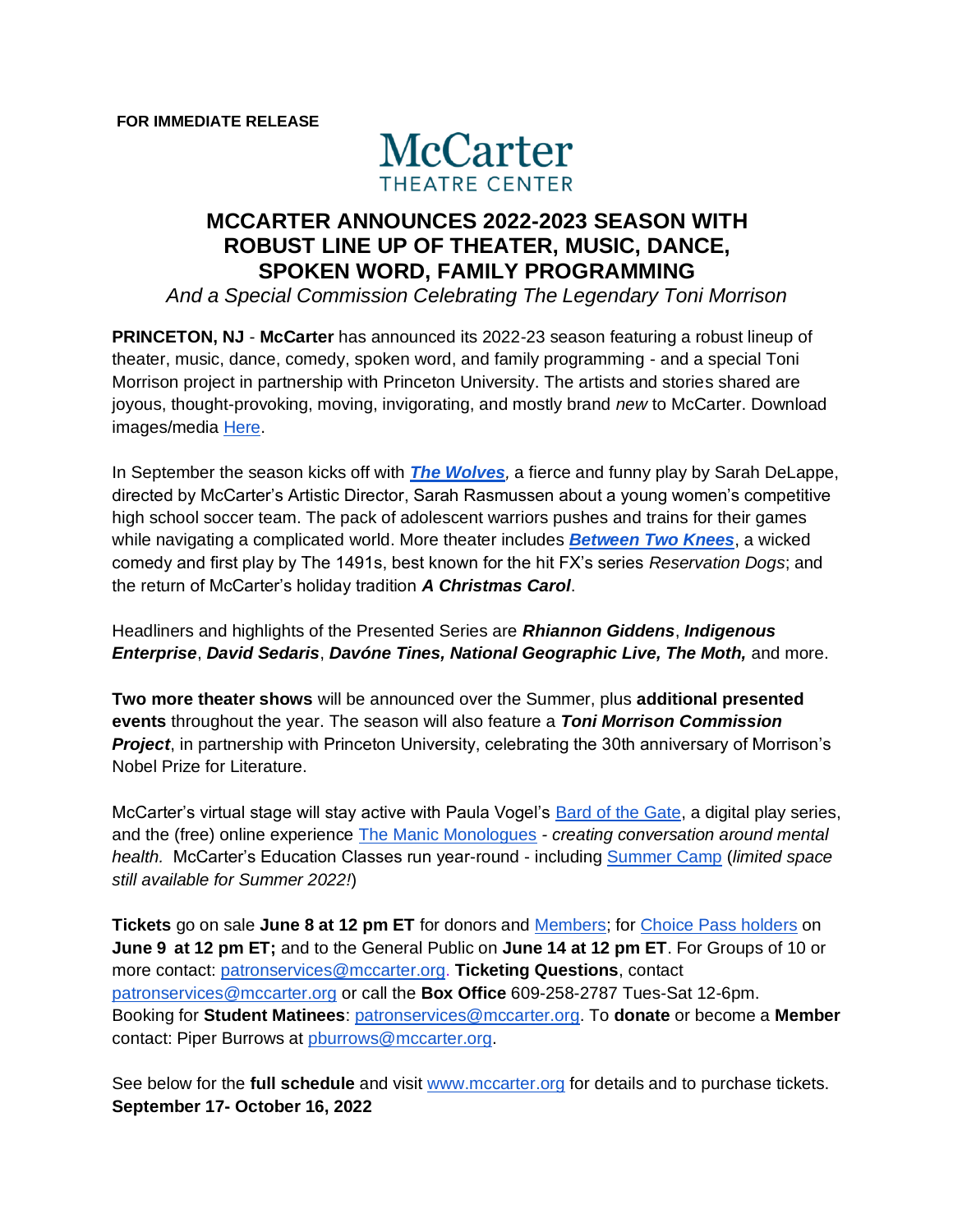**The Wolves - THEATER**

A play by Sarah de Lappe Directed by Sarah Rasmussen

*Meet nine young women from a competitive high school soccer team. It's just a few weeks until nationals and the pressure is on. Relatable and resilient, this pack of adolescent warriors will push and train for their games, while also navigating a growing understanding of their complicated world. The Wolves is about life, love, and loss on and off the Astroturf.*  **Student Matinees:** 9/29, 10/6, and 10/13 at 10:30 AM. **ASL & Post Show** conversation: 10/1 at 2pm. **Open Caption & Audio Described**: 10/2 at 2pm.

### **October 8, 2022 - 3pm** (*Sensory Friendly* Performance at 11am) **Laurie Berkner Band - MUSIC/FAMILY**

*Princeton native and recognized universally as the "queen of kids' music", singer, songwriter, and author Berkner is back with her "Greatest Hits." She also offers a Sensory-Friendly performance providing a performing arts experience that is welcoming to all individuals who are diagnosed with an autism spectrum disorder or other sensitivity issues*. [Video Trailer](https://www.youtube.com/watch?v=Y9lWq7_7pEY) and [EPK.](https://laurieberkner.com/press)

#### **October 9, 2022 - 3 PM**

#### **Rhiannon Giddens with Francesco Turrisi - MUSIC**

*World-music cross-cultural and banjo superstar (MacArthur Genius Award recipient, founder of the Carolina Chocolate Drops, singer, artistic director of Silk Road Ensemble,) returns with her frequent collaborator Francesco Turrisi.* [Video](https://www.youtube.com/watch?v=U8-yGWYH6IA) and [Artist Website](https://www.rhiannongiddens.com/)

#### **October 12, 2022 - 7:30 PM**

#### **David Sedaris - SPOKEN WORD**

*Sedaris is one of America's preeminent humor writers and a best-selling author. He is a master of satire and one of today's most observant writers and raconteurs. Beloved for his personal essays and short stories, his annual visit to McCarter has become a cherished tradition and celebrates his latest book [Happy-Go-Lucky](https://www.davidsedarisbooks.com/)*. [For Artist Media Inquiries.](https://www.barclayagency.com/speakers/david-sedaris)

#### **October 14, 2022 - 8 PM**

#### **Indigenous Liberation - DANCE**

*A new kind of Native American dance troupe -- a collective of -Native American dancers from several tribes in what is colonially known as the USA and Canada, with colorful regalia and Jubilant dances honoring their elders, led by champion dancers from such categories as Hoop, Chicken Dance, Grass Dance, and Men's Fancy War Dance*. Company [Website](https://www.urbanadancecompany.com/indigneous-liberation) and [Media](https://store.indigenousenterprise.com/pages/about)  [Assets.](https://store.indigenousenterprise.com/pages/about) [Video.](https://www.youtube.com/watch?v=uYa0tSXGIRs)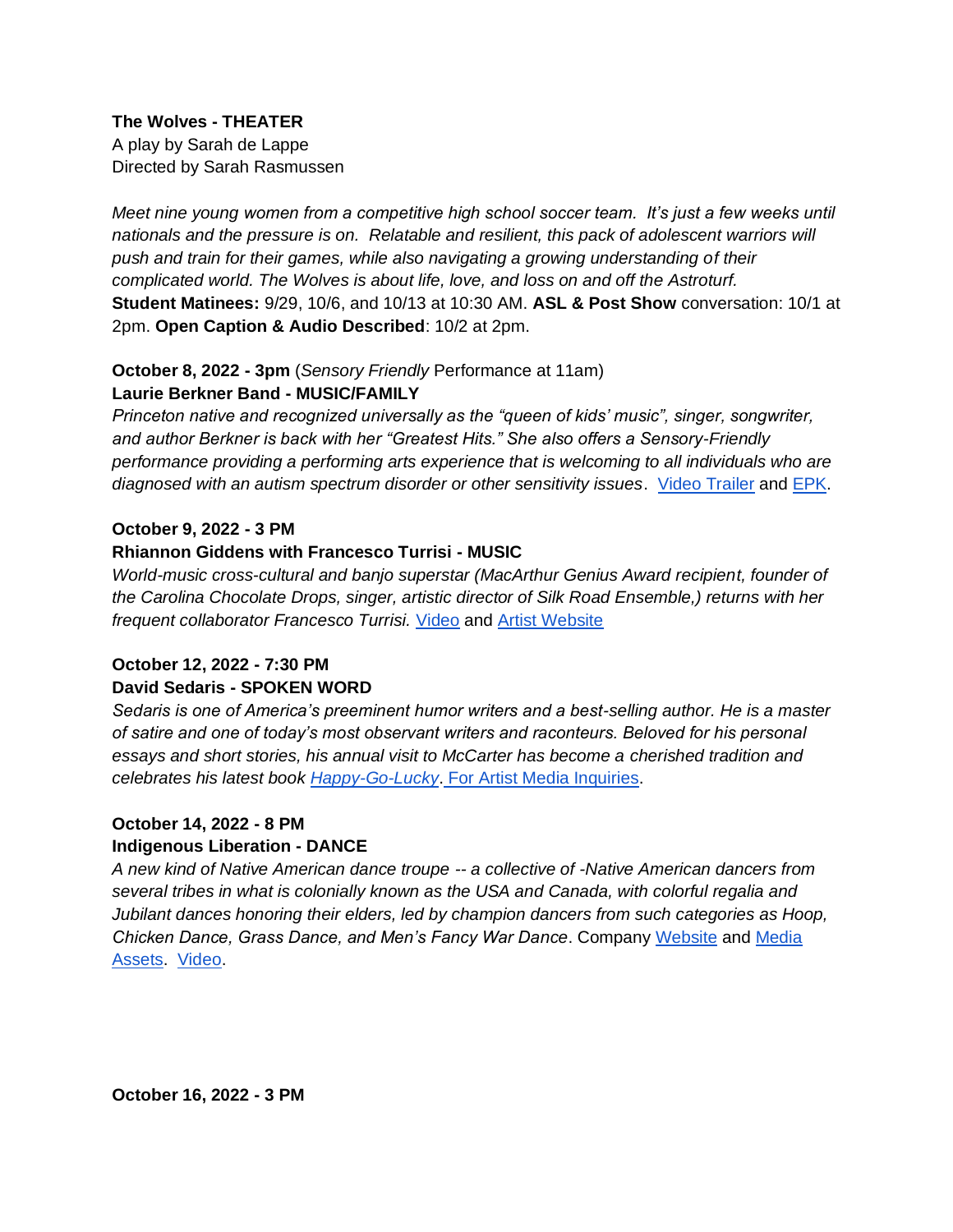**National Geographic Live Series:** *Spinosaurus Sunday* **- FAMILY** (1st show in 3-part series) *Paleontologist Nizar Ibrahim introduces us to Spinosaurus, the largest predatory dinosaur yet discovered, and shares the incredible story of how this prehistoric giant—larger than T. rex was found, almost lost to science, and found again*. [Video](https://mccartertheatre699.sharepoint.com/:v:/s/McCarterPublic/EQHki3r6OjRPj-Xt6BLFoIABMrtKVXp3HJr8SmnFYoDE9Q?e=Ct0GyF) (Additional shows 3/19, 4/16)

### **October 23, 2022 - 3 PM Davóne Tines - MUSIC**

*Heralded as "[one] of the most powerful voices of our time" this bass-baritone has come to international attention as a path-breaking artist whose work encompasses a diverse repertoire and explores the social issues of today. As a Black, gay, classically trained performer at the intersection of many histories, he is engaged in work that blends opera, art song, contemporary classical music, spirituals, gospel, and songs of protest. His McCarter program is called "Recital No.1: Mass", an exploration of the Mass form woven through Western European, African American, and 21st-century traditions*. Performer [Website,](https://alsoanoperasinger.org/) [Video,](https://www.youtube.com/watch?v=6aQhoVZmc00) and [Media Inquiries.](https://www.shumanassociates.net/artist.php?id=dtines&aview=bio)

#### **November 11, 2022 - 8 PM The Hot Sardines - MUSIC**

*The Hot Sardines make old sounds new again and prove that joyful music can bring people together in a disconnected world. With vocals from a chanteuse who transports listeners to a different era, this unique jazz collective combines covers and originals effortlessly channeling New York speakeasies, Parisian cabarets, and New Orleans jazz halls*. [Artist Website.](https://hotsardines.com/) View [video](https://youtu.be/kXd9drHdkw4) and [media kit.](https://www.thekurlandagency.com/artist/the-hot-sardines/)

## **November 16, 2022 - 7:30 PM**

**Bach's Mass in B Minor - MUSIC**

#### **With the Internationale Bachakademie Of Stuttgart**

*With the Gachinger Kantorei, Orchestra Bach-Collegium and Soloists of the Internationale Bachackademie Stuttgart. Arguably one of the greatest Western choral works ever written, with a chorus & orchestra of 65 people, the Bachakademie has been regarded as one of the most outstanding concert choirs in the world for several decades.* Orchestra [website](https://www.bachakademie.de/en/home.html) and [video.](https://www.youtube.com/watch?v=mfiLcWCcLD8)

#### **December 7- 24, 2022 A Christmas Carol - FAMILY/THEATER** Adapted and Directed by Lauren Keating

*The tradition is back and just as spectacular as audiences remember. Follow Ebenezer Scrooge on a magical journey through Christmas past, present, and future, and watch as this story comes to life around you. This annual holiday tradition will usher you into the spirit of the season with all the joy, wonder, and generosity that Scrooge himself discovers.* [Tickets currently on](https://www.mccarter.org/achristmascarol/)  [sale.](https://www.mccarter.org/achristmascarol/)

**Student Matinees**: 12/13 and 12/20 at 10:30AM**. ASL & Post Show conversation**: 12/11 at 5:30pm. **Open Caption & Audio Described**: 12/17 at 2pm.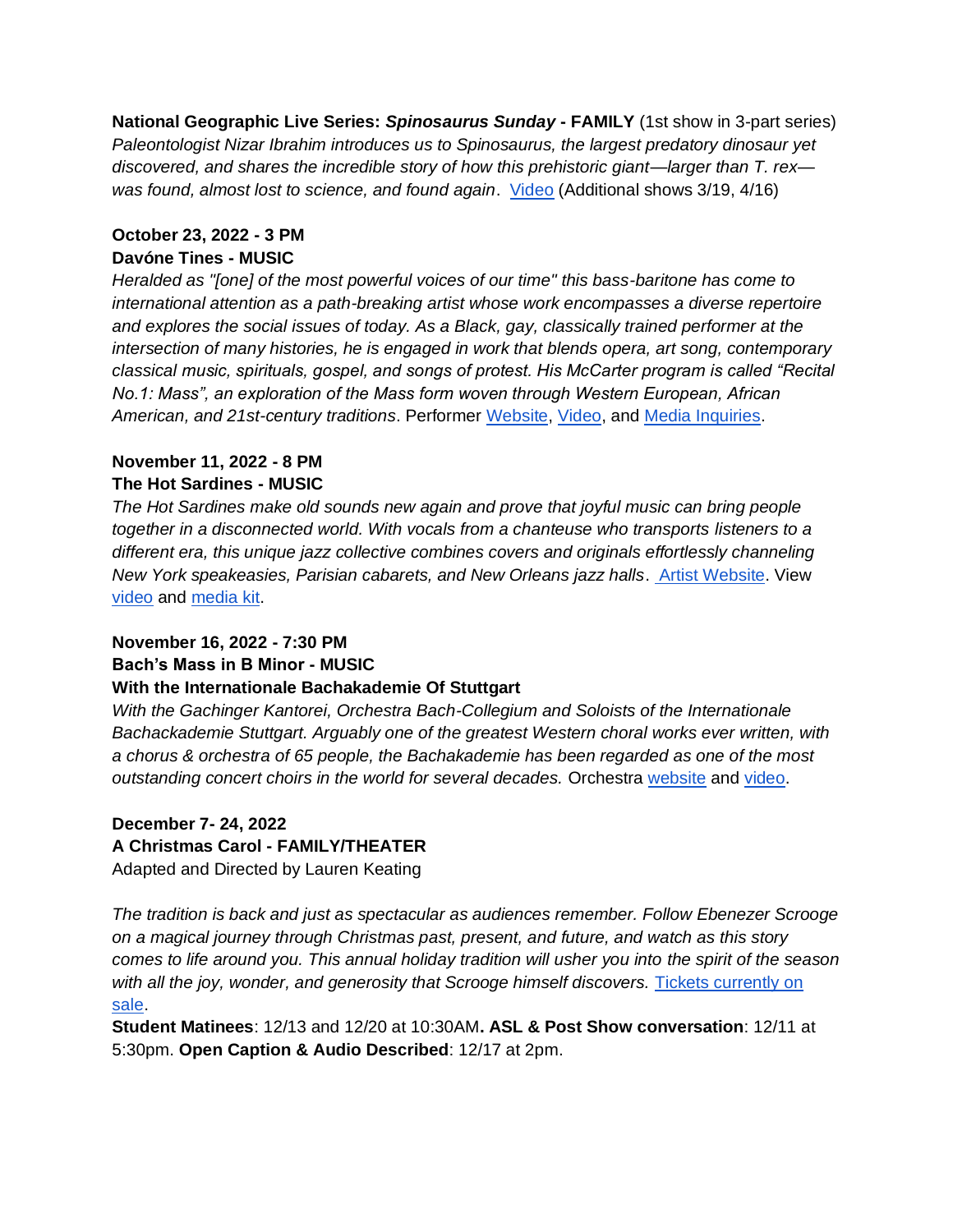#### **January 31 – February 12, 2023 Between Two Knees - THEATER**

Directed by Eric Ting A Co-Production with Seattle Rep In Association with Oregon Shakespeare Festival and Yale Repertory Theatre

*An outrageously funny and wickedly subversive intergenerational tale of love, loss, and connection. The acclaimed intertribal sketch comedy troupe "the 1491s" (creators of FX's Reservation Dogs) brings us a bold play that fractures traditional narratives of the US through the lens of the Native American experience. Smashing through where most textbooks stop teaching Native history—the 1890 massacre at Wounded Knee— the play takes us from the forced re-education at Indian boarding schools, through WWII, Civil Rights, Vietnam, and the 1973 takeover at Wounded Knee.* [See additional press photos.](https://yalerep.org/about/press/between-two-knees/) **Student Matinees**: 2/9 at 10:30am. **ASL & Post Show conversation**: 2/5 at 2pm. **Open Caption & Audio Described**: 2/11 at 2pm.

### **March 15, 2023 - 7:30 PM**

#### **Ragamala Dance Company: Fires Of Varanasi - DANCE**

*Fires of Varanasi: Dance of the Eternal Pilgrim evokes an elaborate ritual where time is suspended and humans merge with the divine. This theatrical reimagining of classical dance from India expands upon the birth-death-rebirth continuum in Hindu thought to honor immigrant experiences of life and death in the diaspora*. [Company Website](https://www.ragamaladance.org/press) and [media kit.](https://drive.google.com/drive/folders/1DcvATz7BoZDWVanpHCTTxCX9KT45Ckwl)

#### **March 17, 2023 - 8 PM Randall Goosby - MUSIC**

*Signed exclusively to Decca Classics in 2020 at the age of 24, this American violinist is acclaimed for the sensitivity and intensity of his musicianship alongside his determination to make music more inclusive and accessible and to bring under-represented composers to light. Goosby, 26, is a protégé of Itzhak Perlman, and focuses on the interchange of African-American and European musical traditions, challenging the traditional repertory. He has already won the Sphinx Medal for Excellence, an Avery Fisher Career Grant, and played with the orchestras of Los Angeles (with Dudamel), Cleveland, New York, and London*. [Artist website.](https://randallgoosby.com/)

#### **March 19, 2023 - 3 PM**

## **National Geographic Live Series:** *Untamed* **With Filipe Deandrade - FAMILY**

*Wildlife filmmaker and conservationist Filipe DeAndrade, star of Nat Geo WILD's Untamed, gives his unfiltered look at what it's like to come face-to-face with wild animals, survive extreme environments, and make unexpected discoveries*. [Video](https://mccartertheatre699.sharepoint.com/:v:/s/McCarterPublic/ERVsyzs5R7ZDvnC5jzRDX1YBxxe9Xm9kRSPby9Ks5MAcgQ?e=9siMeq) (2nd show in 3-part series. Other days 10/16, 4/16.)

#### **March 24 -25, 2023**

## **Toni Morrison Anniversary Commission Project - SPECIAL EVENT**

McCarter and Princeton University have a successful shared history of collaborations and unique creative partnerships that fuse arts and ideas and provide a forum for dynamic dialogue.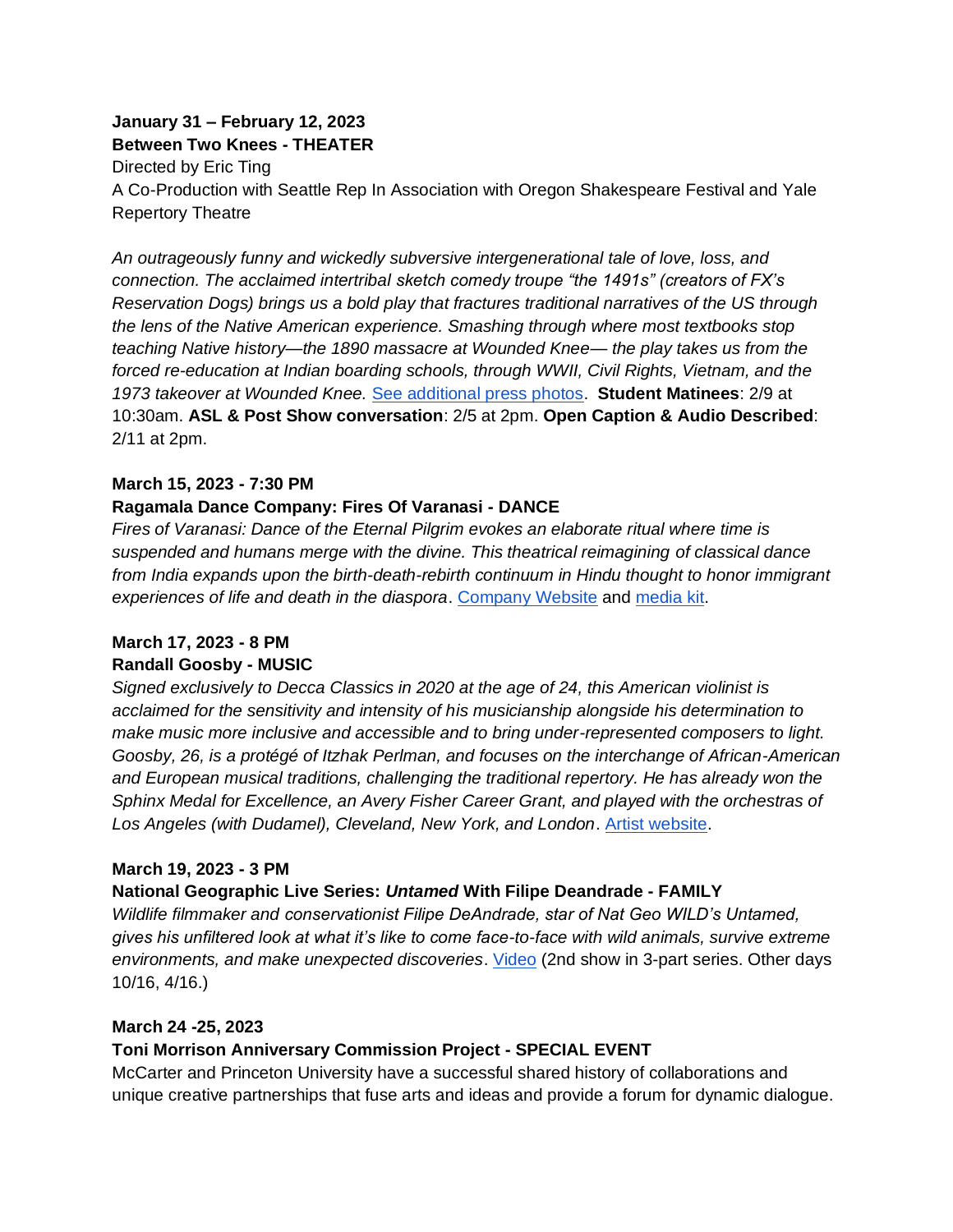30 years ago, the late author and Princeton University Professor **Toni Morrison** won the Nobel Prize in Literature. A much-anticipated exhibition, "*Sites of Memory: The Archival World of Toni Morrison*," will open in Spring 2023, in Firestone Library's Milberg Gallery on the Princeton University campus. Conceived by [Autumn Womack,](https://english.princeton.edu/people/autumn-womack) Assistant Professor of African American Studies and English, the [exhibition](https://library.princeton.edu/news/general/2021-10-28/groundbreaking-pul-exhibition-toni-morrison-open-spring-2023) is a multi-faceted, immersive journey into the Morrison archives. Drawing upon drafts and outlines of published and unpublished writing, speeches, essays, and correspondence, the exhibition will reveal previously unknown aspects of Morrison's creative life and practice.

McCarter joins this campus-wide celebration by commissioning genre-defying artists to create brand-new work inspired by the archives. Commissioned artists: multi-hyphenate [Daniel](http://www.danielalexanderjones.com/)  [Alexander Jones,](http://www.danielalexanderjones.com/) [Samantha Spies](https://www.urbanbushwomen.org/staff) (performer and Co-Artistic Director of the acclaimed [Urban](https://www.urbanbushwomen.org/the-company)  [Bush Women,](https://www.urbanbushwomen.org/the-company)) and MacArthur Fellow and 3x Grammy-winning jazz vocalist and composer [Cécile](https://concerts.princeton.edu/events/salvant-fortner/) McLorin Salvant, in a partnership with [Princeton University Concerts.](https://concerts.princeton.edu/)

Artists will spend time interfacing with the archives to inform their work which will culminate in a public sharing of work by Daneil Alexander Jones and Samantha Speis on March 24 and 25 at McCarter (details forthcoming) in conjunction with the Symposium led by Professor Womak; and a concert with [Cécile McLorin Salvant](https://concerts.princeton.edu/events/salvant-fortner/) at Richardson Hall April 12. (*Concert ticketing info below.)*

### **April 12, 2023 - 6 PM & 9 PM at Richardson Auditorium, Alexander Hall Cécile McLorin Salvant - MUSIC**

*In partnership with Princeton University Concerts and the Princeton University Library in celebration of the Toni Morrison Anniversary Project: MacArthur Fellow and 3x Grammy-winning jazz vocalist and composer Cécile McLorin Salvant creates and performs a brand-new work inspired by Morrison's archives.* Tickets will go on sale on August 1 at this link: [Concert.](https://concerts.princeton.edu/events/salvant-fortner/) (*This is a Princeton University Concerts event.)*

#### **April 14, 2023 - 8 PM**

## **The Moth - SPOKEN WORD**

*"New York's Hippest and Hottest Literary Ticket" is back. True stories, told live and without notes, celebrate the ability of true, personal storytelling to illuminate the diversity and commonality of human experience. The Moth allows people all over the world, from all walks of life: astronauts, exonerated prisoners, veterans, Nobel laureates, and everyone in between, to share their stories in front of a live audience. Each Moth event features simple, old-fashioned storytelling by 5 wildly divergent raconteurs around a theme*. [View media kit.](https://themoth.org/media-kit)

#### **April 16, 2023 - 3 PM**

## **National Geographic Live Series:** *Life On The Vertical With Mark Synott* **- FAMILY**

*Mark Synnott is a man ever on the brink of new discovery. A big wall rock-climber of the highest order, he's made legendary first ascents of some of the world's tallest, most forbidding walls, from Baffin Island to Pakistan. Today, he uses his skills to break scientific ground, reaching*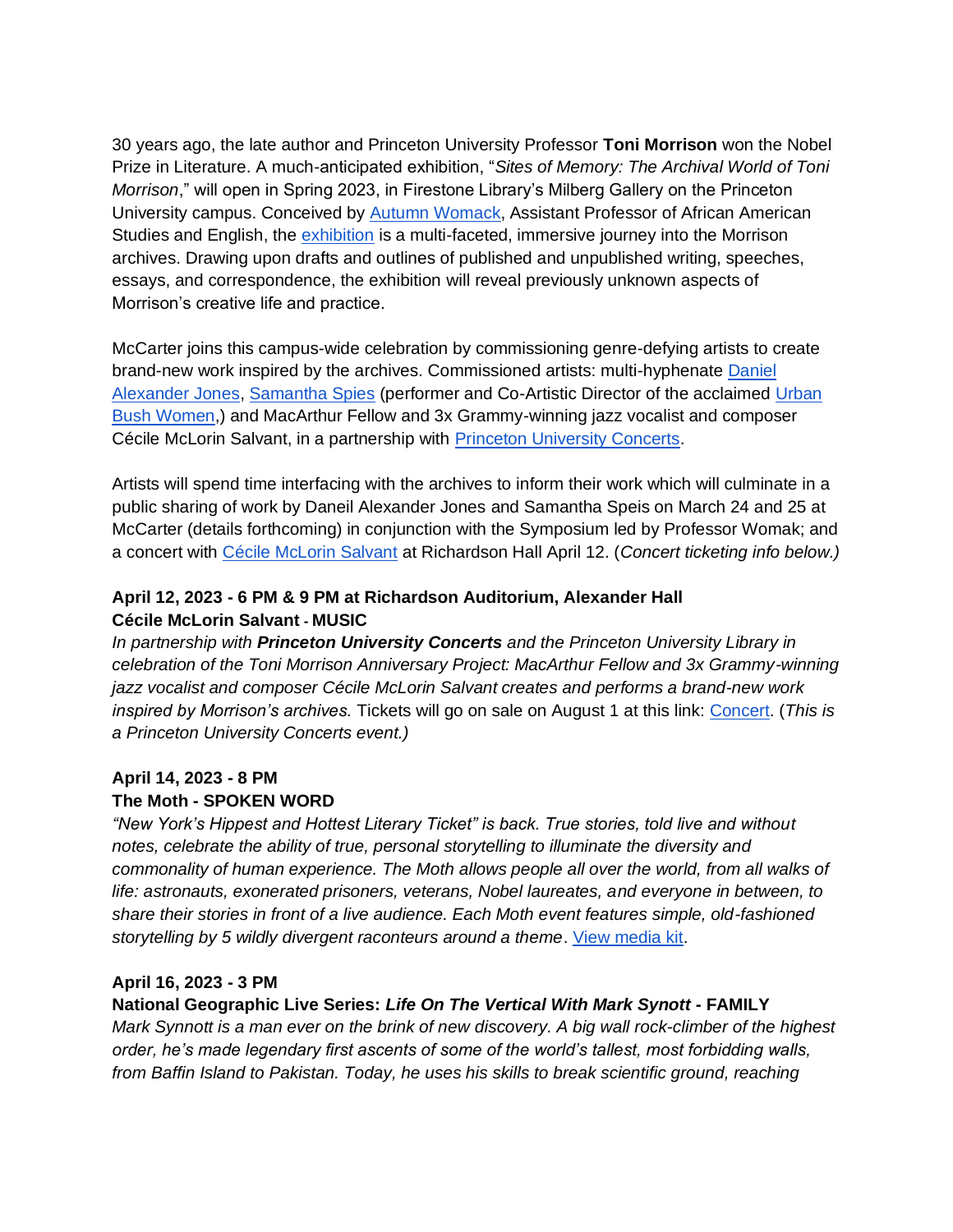*incredibly inaccessible environments in search of rare species.* (Final show in 3-part series. Other dates 10/16, 3/19.)

### **ON THE DIGITAL STAGE** - **STREAMING**

McCarter keeps its digital stage active with Paula Vogel's [Bard of the Gate,](https://www.mccarter.org/bard) and the (free) digital experience [The Manic Monologues](https://www.mccarter.org/manicmonologues) *- creating conversation around mental health.* 

#### **Bard at the Gate - Virtual Reading Series**

*A partnership with Pulitzer Prize-winning playwright Paula Vogel ('22 Tony Nominee for HOW I LEARNED TO DRIVE) this series of virtual readings of powerful plays continues, led by a curatorial team of top leaders in the theater industry*. Free access for Students [and General](https://www.mccarter.org/tickets-events/princeton-student-tickets/)  [Tickets here.](https://www.mccarter.org/tickets-events/princeton-student-tickets/)

### **The Manic Monologues** - **Online Experience**

*Free, bi-lingual digital theater experience on mental health in collaboration with Princeton University Health Services, The 24 Hour Plays, and Innovations in Socially Distant Performance at the Lewis Center for the Arts. Take a journey through the minds and voices of people who bravely share the way mental illness has affected their lives, performed by a celebrated cast of actors – enhanced by interactive design and technology*. [www.mccarter.org/manicmonologues](http://www.mccarter.org/manicmonologues)

**EDUCATION/CLASSES**: The creativity continues with McCarter's wide range of 2022-23 education classes for students of all ages. Youth class highlights include musical theater performance, a circus-themed course with stage combat, clowning, and an Escape Room Adventure. For adults, McCarter offers *Creative Collective*, a performance and devising course for all skill levels, led by a professional theater director and guest artists. [More Info.](https://www.mccarter.org/education-community/)

## **All press assets and details, please see [HERE](https://drive.google.com/drive/folders/1AVasS7xiqLgcuLHB9Gnt4QHnVYLwSuCu)**.

**ABOUT McCARTER THEATRE CENTER**An independent not-for-profit performing arts center located between New York City and Philadelphia – and on the campus of Princeton University – McCarter is a multi-disciplinary creative and intellectual hub offering theater, music, dance, spoken word, and educational programs for all ages that inspires conversations, connections and collaborations in our communities. We lead with our values of justice and joy, and we seek beauty in belonging. Celebrated for developing new work and winner of the 1994 Tony Award for Outstanding Regional Theatre, world premieres include Christopher Durang's Vanya, Sonia, Masha and Spike (Tony, Best Play), Tarell Alvin McCarey's The Brother/Sister Plays, Emily Mann's Having Our Say. Renowned artists who have appeared at McCarter include: Alvin Ailey, Yo-Yo Ma, Audra McDonald, David Sedaris, The Moth, Terence Blanchard, Roseanne Cash, the rock band Lake Street Dive, Shawn Colvin, more. McCarter connects with the community year-round with a Shakespeare Reading Group, digital programming, on-site classes and inschool residencies. McCarter and Princeton University share a long history of unique partnerships and creative collaborations. [www.mccarter.org](http://www.mccarter.org/)